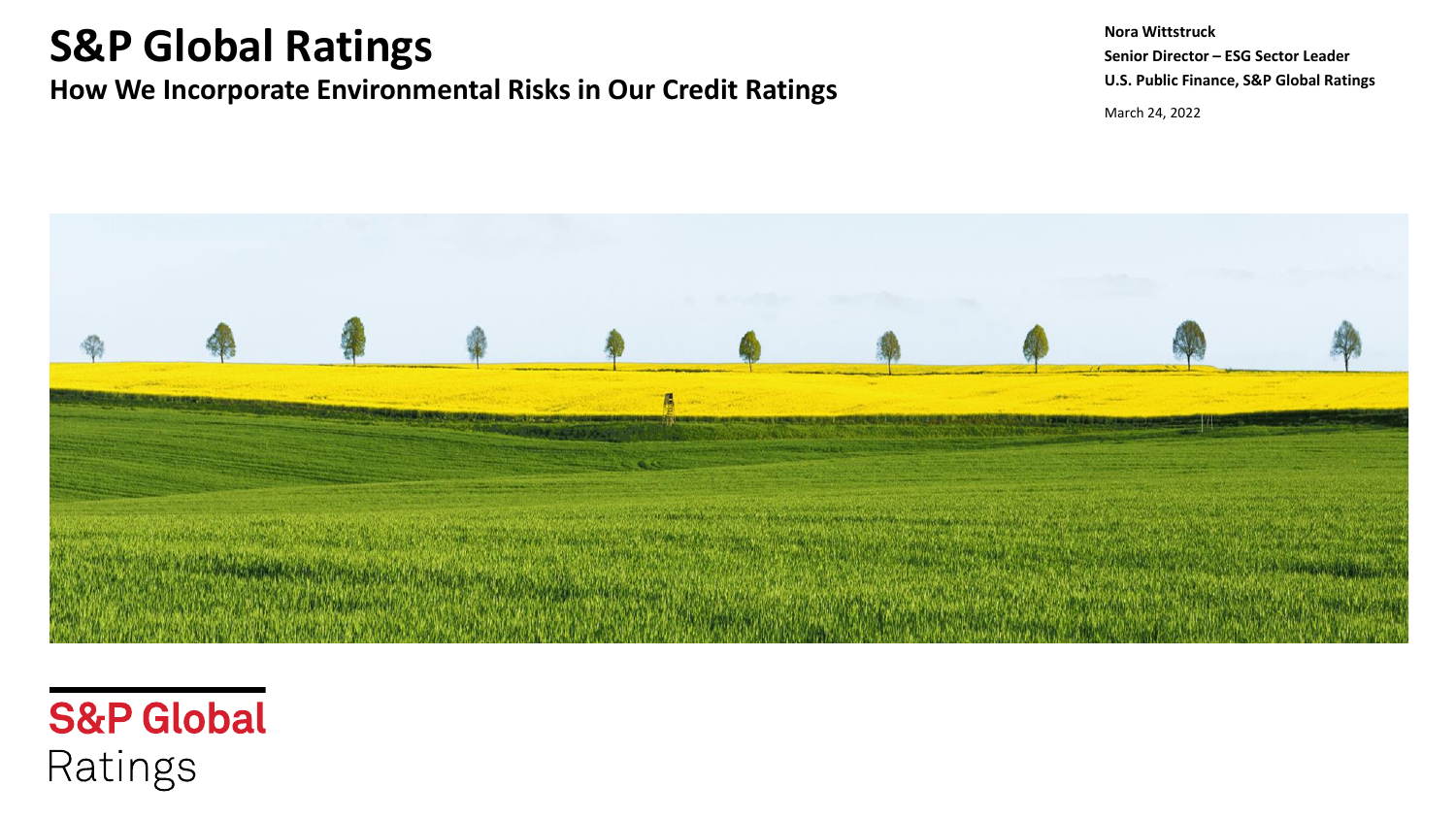# **ESG in Credit Ratings**

**S&P's view of how ESG risks and opportunities are reflected in our credit ratings**

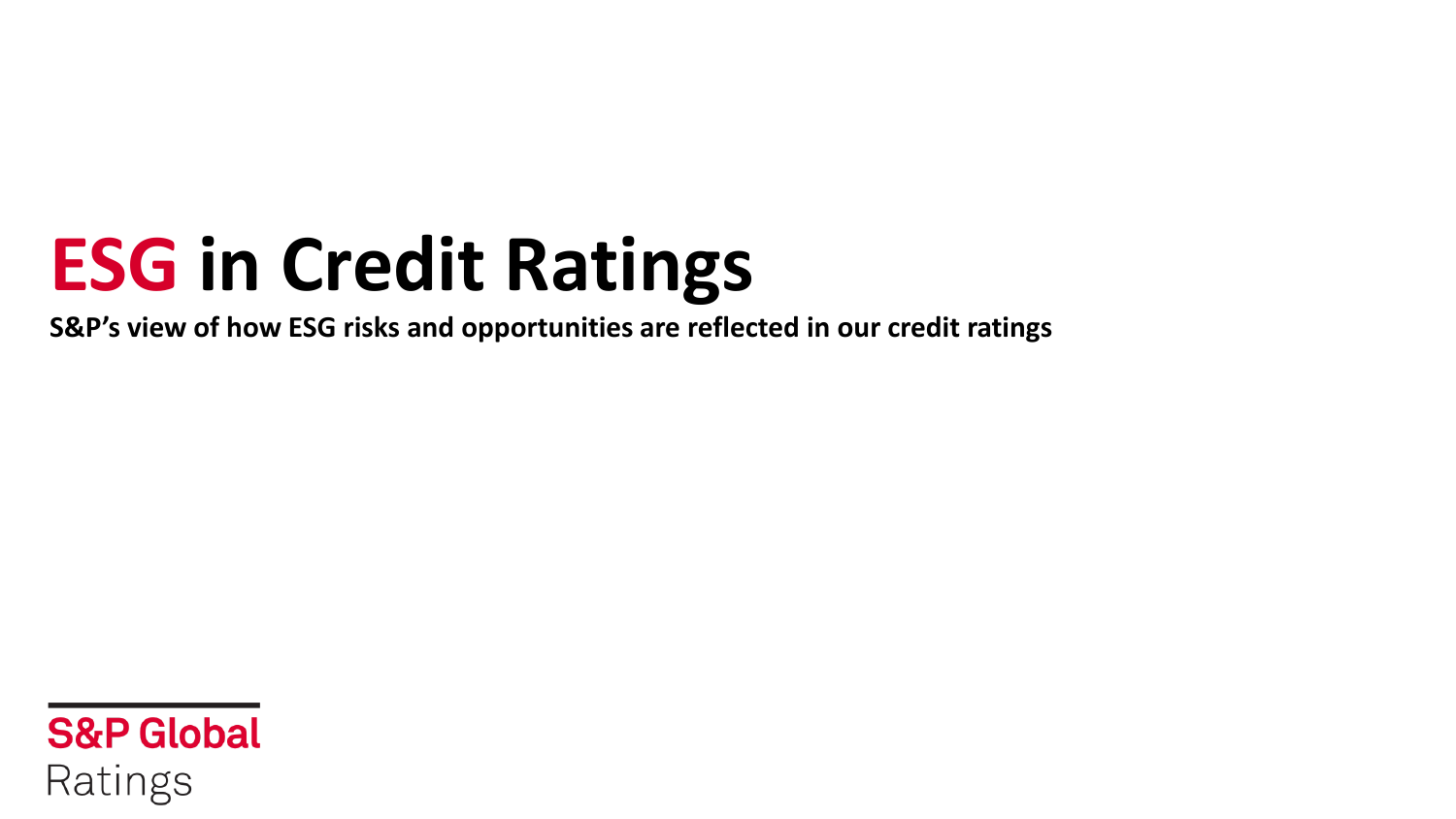### **ESG Principles Criteria: General Principles of ESG Factors & Ratings**



ESG--Environmental, social, and governance, Source: S&P Global Ratings, Copyright @ 2021 by Standard & Poor's Financial Services LLC. All rights reserved.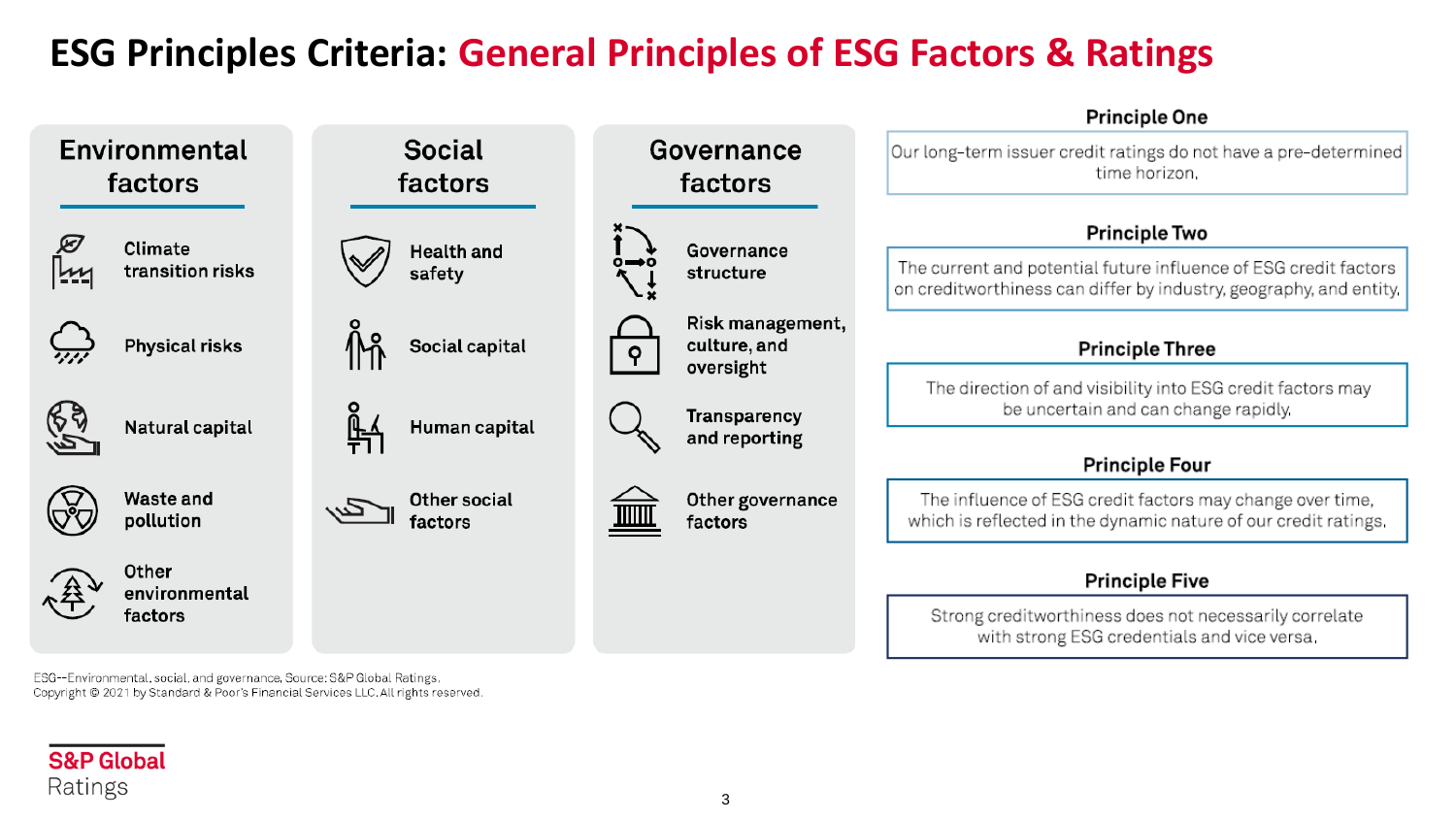# **ESG In Credit Ratings: Materiality Drives the Influence**

**The materiality of ESG factors varies by sector and region and may or may not be relevant in our rating analysis**



- ESG factors incorporate an entity's impact from, and effect on the natural and social environment and the quality of its governance.
- **Not all ESG factors materially influence creditworthiness**.
- **ESG credit factors** are those ESG factors that can **materially influence the creditworthiness** of a rated entity and for which we have **sufficient visibility and certainty** to include in our rating analysis.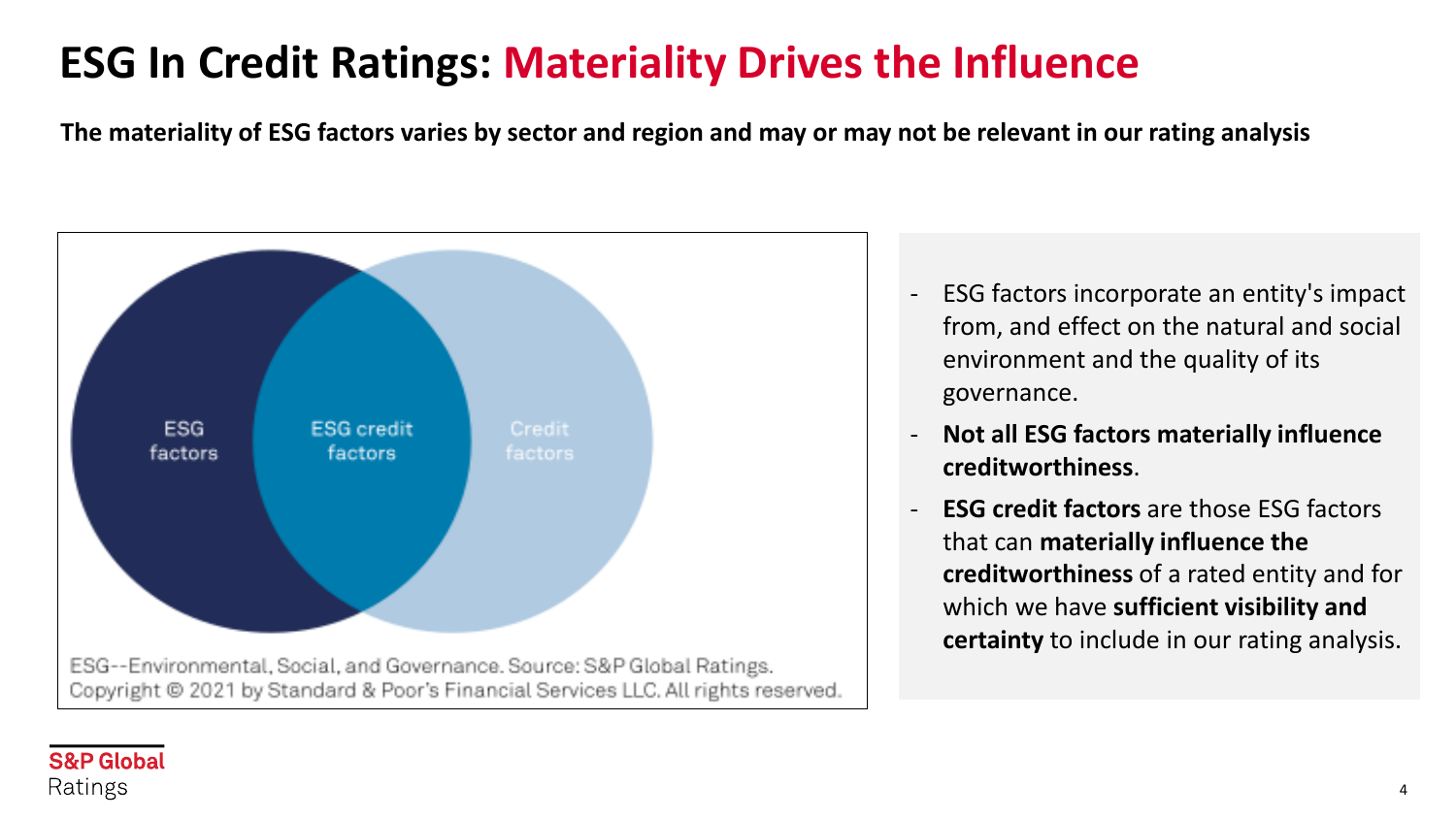## **ESG Risks and Opportunities: Within our Criteria Frameworks**

### **U.S. States**





#### **Climate transition risks**

- Costs or benefits from transitioning to net-zero away from carbon-based energy supply
- Policy or regulatory changes related to managing carbon and curtail greenhouse gas emissions



#### **Physical risks**

- Acute (i.e., increased severity of extreme weather events such as hurricanes, flooding, wildfires, and drought and their impact on water supply, economic or service areas, and facilities and/or infrastructure)
- Chronic (i.e., longer-term shifts in climate patterns including precipitation and temperature that may result in chronic heat and cold waves and their impact on water supply, economic or service areas, and facilities and/or infrastructure, as well as sea level rise)
- Natural disasters (e.g., earthquakes, tornados)



#### Natural capital

- Water scarcity or supply limitations that affect operations or an entity's economic base or service area
- Biodiversity and land use related to development patterns in protected or preserved areas



#### Waste and pollution

- Environmental considerations relative to sewer overflows; consent decrees stemming from pollution issues
- Impact of environmental regulations related to water or wastewater

Source: S&P Global Ratings, Copyright @ 2022 by Standard & Poor's Financial Services LLC. All rights reserved.

*Through the ESG Lens 3.0: The Intersection of ESG Credit Factors and U.S. Public Finance Credit Factors, published March 2, 2022*

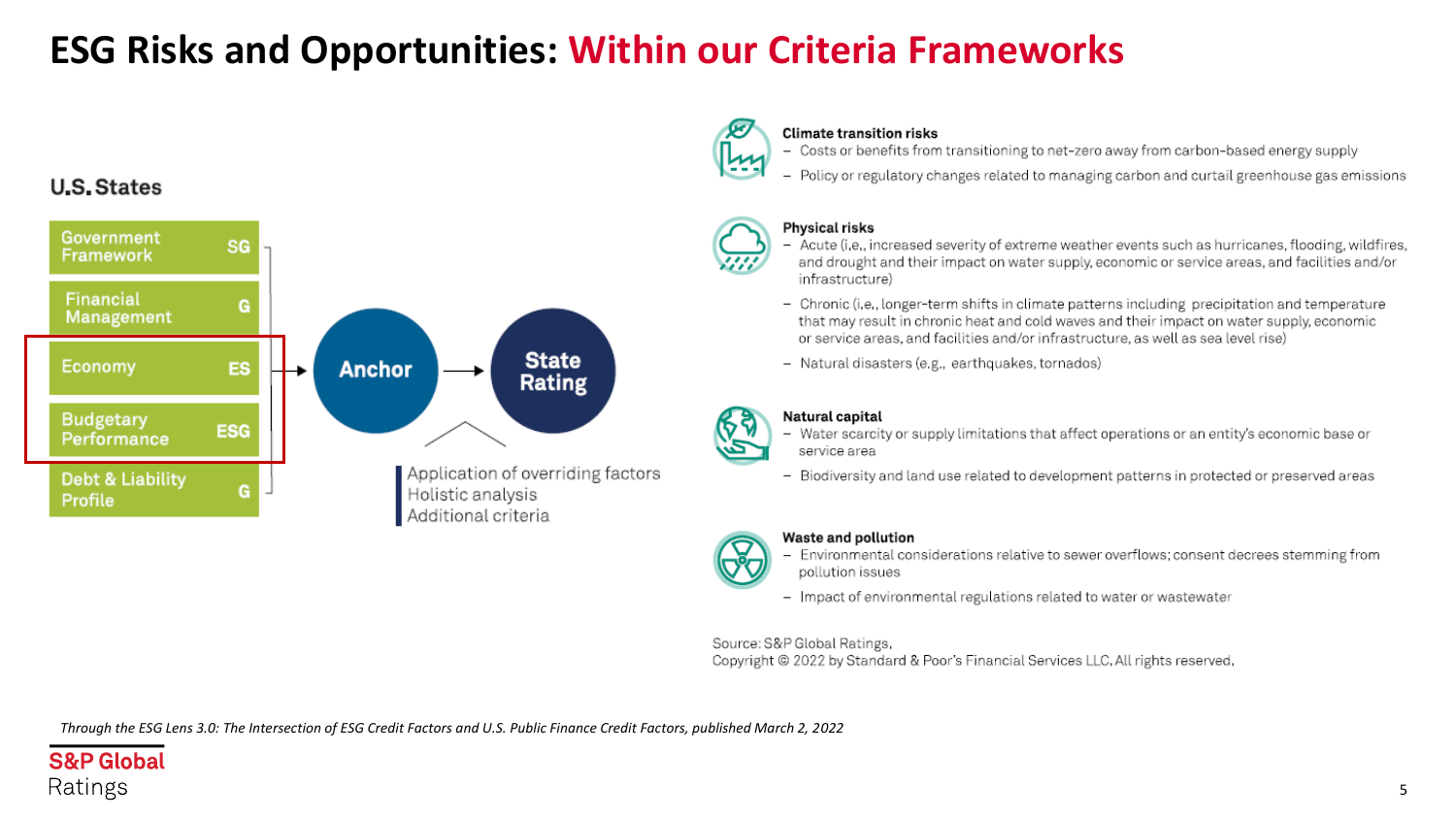## **ESG Risks and Opportunities: Transparency is Key**

# **RatingsDirect®**

## **Summary: Minnesota; Appropriations; General** Obligation

### Environmental, social, and governance factors

While Minnesota is experiencing acute environmental physical risks stemming from climate change, including the statewide drought and wildfire in its remote northeastern corner, we do not view them as immediate risks to the state's credit rating. In addition, the state is working to assess and mitigate these risks by funding climate vulnerability assessments and resiliency planning, tree planting, cover crops, and water runoff management. Furthermore, the state's aging population and age-dependency ratio are somewhat higher than the U.S., and the gap between Minnesota and the nation is growing, which we view as a long-term social risk that could hinder economic growth and increase service costs. Other than the state's aging population, it compares favorably to the U.S. on other social and demographic factors. Given Minnesota's strong budget management, we expect it will continue to incorporate this social risk into its long-term fiscal plans. We view the state's governance risks as being in line with the sector standard.